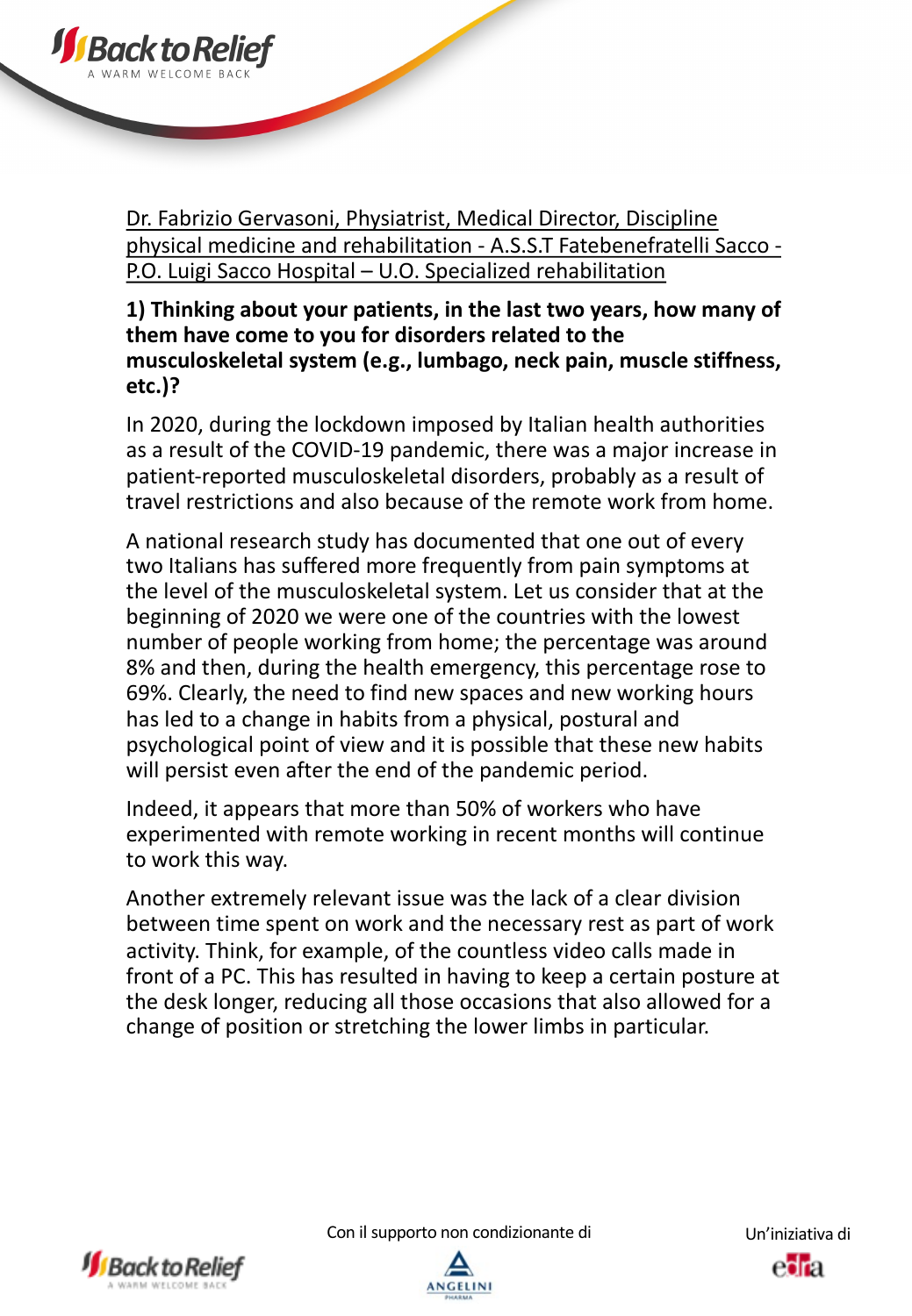

Then there is an increased state of stress or anxiety that has inevitably affected all of us during these difficult months. These stressful conditions have particularly affected home-based workers because there is increased uncertainty about the future and some difficulty in the experience with a completely new work environment. All of these non-ergonomic physical positions and the psychological impact have resulted in an increase in musculoskeletal disorders over the past two years.

However, during remote working, 21% of patients have reported a subjective worsening of neck pain. Let us consider a known fact: those who work in front of a monitor, a video terminal, are 30 to 60 percent more likely to develop neck and shoulder pain or pain in the upper limbs. In particular, the cervical spine is the site most affected by these disorders and has a prevalence of about 5% over lifetime, affecting mostly women. Obviously, increasing the time spent in front of a video terminal, moreover in postures that are not always appropriate, has resulted in an increase in painful musculoskeletal symptoms that are then reported to general practitioners and to us specialists.

# **2) How prevalent are musculoskeletal disorders?**

Pain in the spinal column, cervical spine and lumbar spine is the second cause after headache (migraine) of work-related disorders or conditions, especially in the population under 40 years of age.

These figures are therefore extremely important from an epidemiological point of view since they also represent one of the main causes of absence from work due to the pain and functional limitation that is felt in conjunction with moments of acute low back pain. Overall, therefore, about 7% of the world's population suffers from this condition.



Con il supporto non condizionante di Un'iniziativa di



esta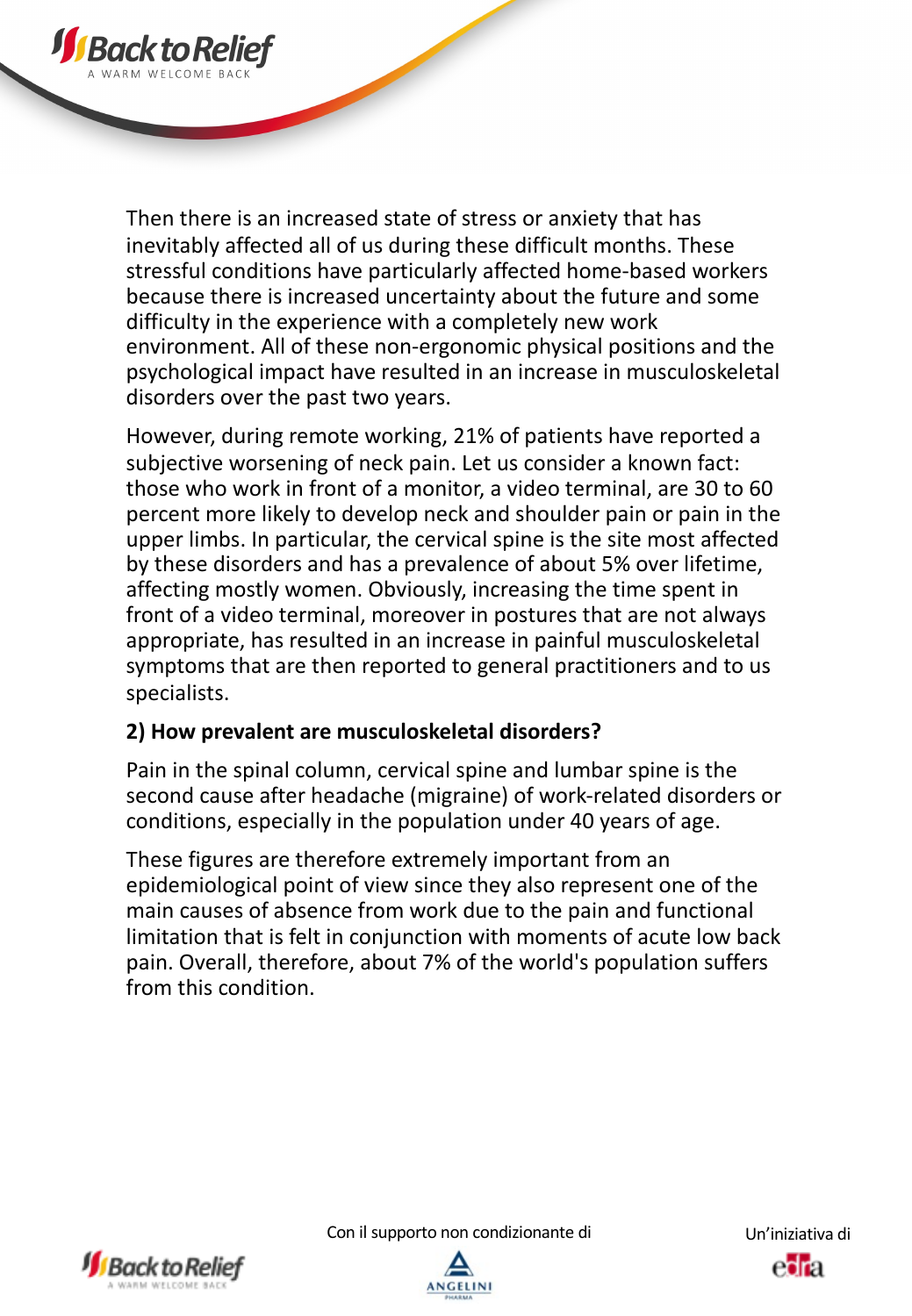

# **3) What are the most common underlying causes of these disorders?**

A recent publication in the European Journal of Physical Rehabilitation Medicine gave what I think is an enlightening definition of low back pain: low back pain is a symptom in search of a disease. This is because it is very difficult, among the many causes that can determine the onset of back pain, to identify what is actually determining the painful symptoms at that given moment, in that patient. Beyond objective clinical findings, although there are diagnostic and imaging tools available to specialists, very often it is very difficult to determine the organic cause of back pain.

It is therefore crucial to have an accurate clinical picture to determine whether it is necessary to introduce some screening elements such as imaging and radiography or MRI in the diagnostic process and then set up an appropriate rehabilitation and pharmacological treatment.



**JS** Back to R



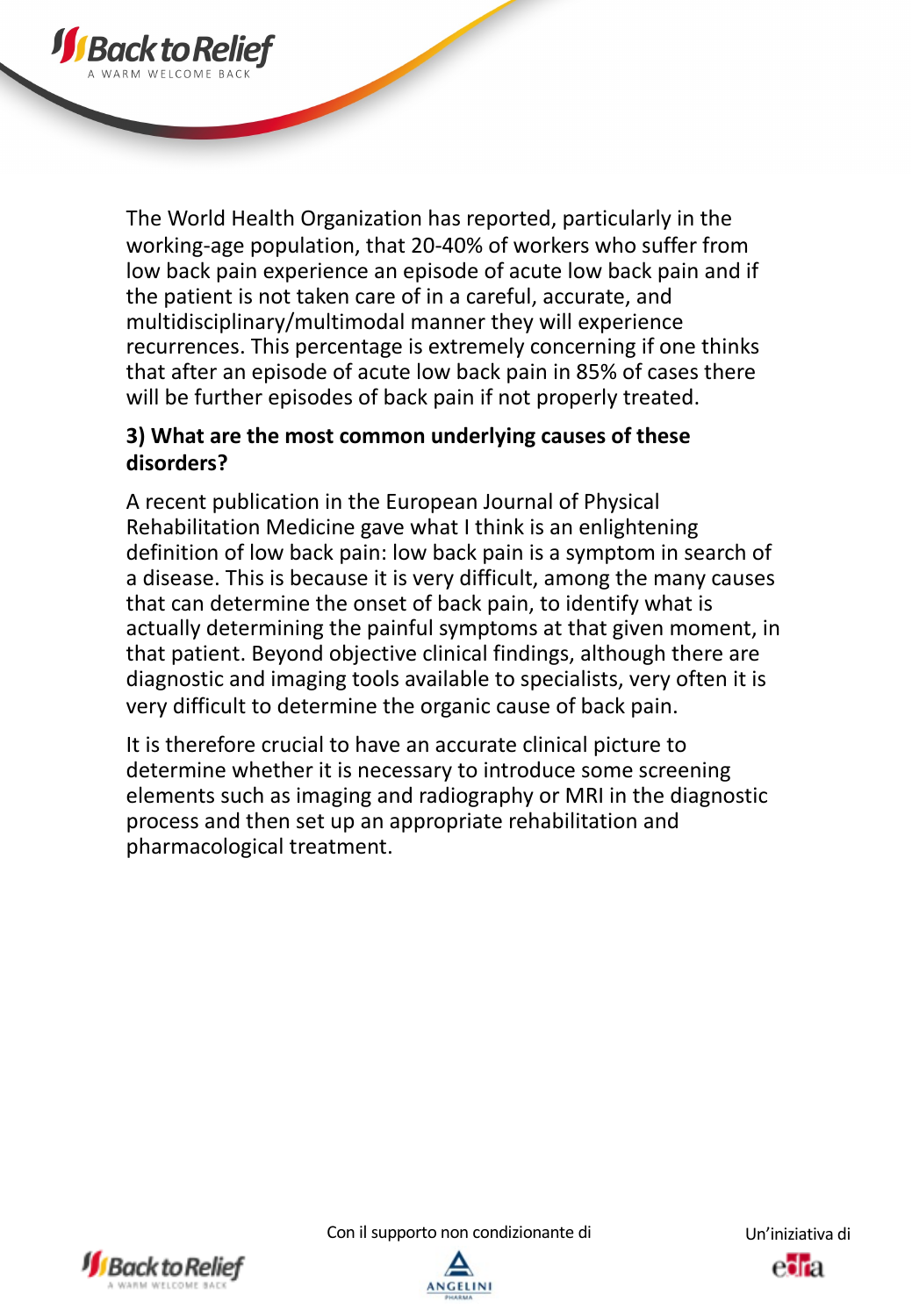

This triggers complex biochemical mechanisms that accustom the body to feel pain, making it much more difficult to resolve it. Some factors in particular influence the possible chronicisation of pain, such as advanced age or poor general health with diseases and concomitant clinical issues, as well as psychological stress, situations of anxiety or agitation, resulting from the presence of diseases, play an extremely important role. This is because they lead to a change in a patient's posture and mobility throughout the day and this worsens the predisposition towards the pain symptom. What is known as Fear of Movement may occur for fear of feeling pain, which results in a significant limitation of activities in daily life, and limits compliance with therapeutic exercises necessary to resolve these clinical problems and to prevent relapse.

These aspects also have a significant impact on individuals with low incomes, who are unemployed, or who have working hours with a lack of proper alternation of work and rest time or who are, for example, engaged in manually handling loads. Therefore, it is essential to know and understand what are the factors that can determine a chronicisation of back pain and that can affect it, making it particularly severe. In addition to occupational factors, there are psychosocial factors, such as stress, anxiety, mood disorders, cognitive problems and predisposition to pain and its perception.



**J**Back to R



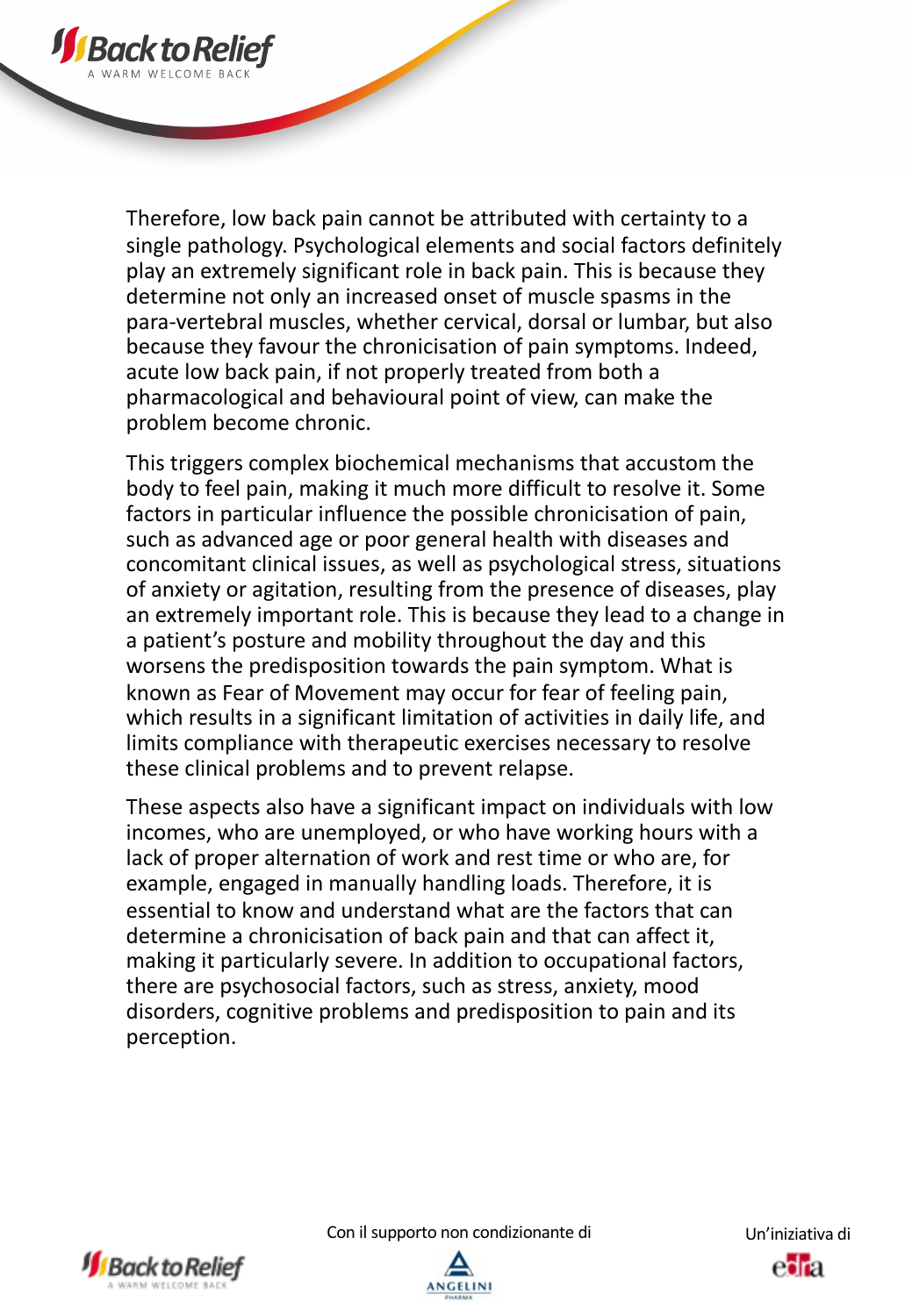Not to be forgotten are individual factors such as age. We have talked about the predisposition to physical activity and sports, but let us not forget smoking or excess weight, i.e., obesity. As regards the possibility of back pain becoming chronic, therefore, these are all aspects that a clinician needs to consider in order to set up a comprehensive and multimodal treatment that can benefit the patient.

**4) The particular symptoms that characterise:**

- **Low back pain**
- **• Neck pain**

Low back pain is a symptom related to pain located in the back of the body between the lower margin of the twelfth rib and the lower gluteal fold. Low back pain may be associated in some cases - when a nerve root is involved - also with pain reported in the limbs.

The same applies to neck pain, or pain at the neck of the cervical spine. The symptoms in these cases can also radiate to the upper limbs or even to the head, in the frontal area near the oral fissure or cheek.

We are therefore faced with two problems that mainly affect the pain symptom, which also results in a subjective perception of stiffness, limitation of movement, and an inability to perform normal activities of daily life correctly, smoothly and free from pain. However, as the medical terms lumbago and cervicalgia indicate, the symptom of pain is clearly the cornerstone of patients' accounts and is also the most disabling and debilitating aspect in their daily routine.



Con il supporto non condizionante di Un'iniziativa di



esta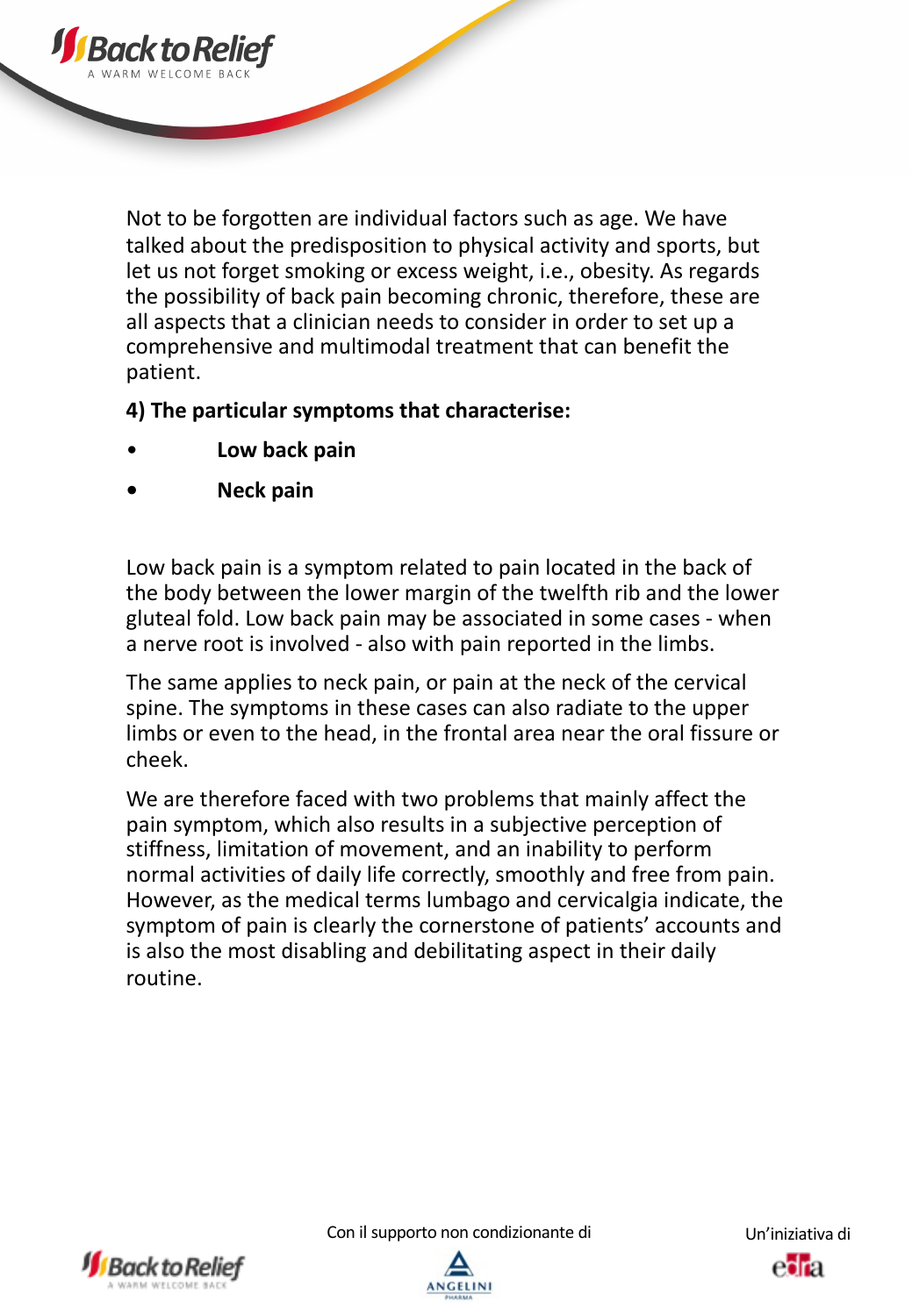A recent paper from the European Journal of Physical Rehabilitative Medicine reports the multiple causes that can result in low back and neck pain as an extraordinarily complex and intricate overall condition, such that, as the journal writes, "we are all searching for the Holy Grail, the algogenic cause of low back pain". So the issue of pain is really crucial and central. This Holy Grail is difficult to find, to discover, because the causes are multiple and very often it is difficult to directly correlate the pain to the clinical problem reported by the patient.

# **5) Pain is indicatively a symptom always present in subjects suffering from these disorders. In what percentage is there a sharp pain that limits movement?**

### **And in how many patients is the pain recurrent or persists over time so as to severely limit daily activities?**

Low back pain is the cause of about 70% of the years lost in working age by workers. This is because it strongly impacts the ability to perform normal professional tasks. How much the impact of the pain symptom can be limiting for the professional activity of a worker, but also costly for society and the health system. A Swedish research study from a few years ago tried to calculate how much an episode of acute low back pain can cost a patient. The cost was estimated at about 2,700 euros.

These elements lead us to think about the costs that no or incorrect treatment of low back pain can have both for each individual patient and for the community. When a clinician prescribes pharmacological therapies or instrumental exams that are not consistent with the guidelines, he/she incurs costs as a result of having requested imaging too early or, in more problematic cases, surgery without first exploring all possible and necessary conservative therapies.



**J**Back to R

Con il supporto non condizionante di Un'iniziativa di

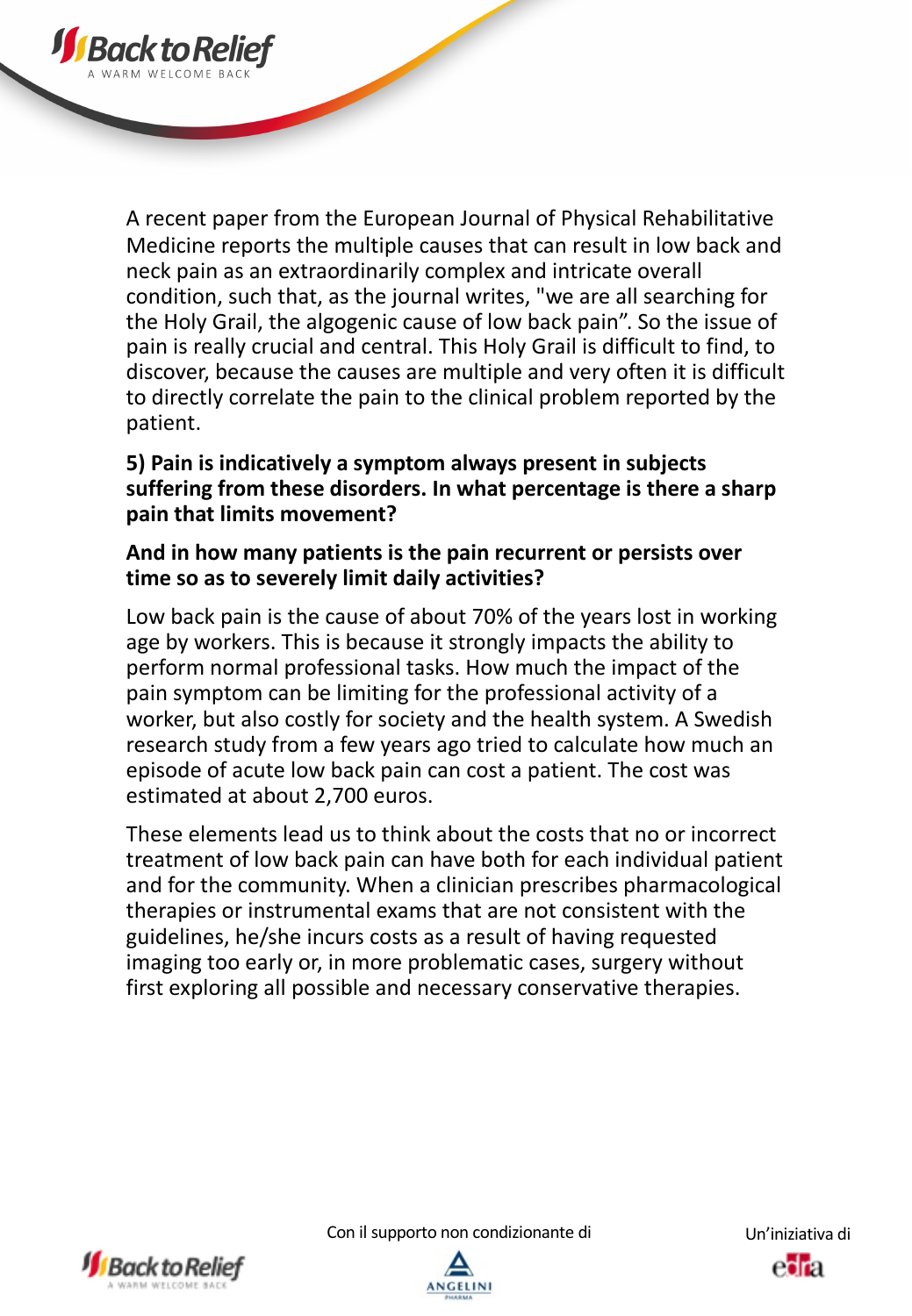

A clinical evaluation by both the general practitioner and the physiatrist must first take into account some so-called red flags.

The red flag is the age of onset (in the absence of direct traumas): very young children or subjects in advanced age may need particularly thorough clinical investigation. Then, there are all those subjects who have recently suffered a spinal column trauma. This category also includes subjects with a clinical history of major problems such as cancer.

How and which symptoms manifest guide the specialist in deciding whether to be more or less cautious about pain symptoms when there are neurological disorders such as problems with strength, difficulty in moving a limb and problems affecting sensitivity, tingling and "electric shocks".

Other cases that need special attention are: pain in the spinal column associated with chest pain (because it could be the consequence of non-spinal causes) or pain accompanied by sudden, rapid and unexplained weight loss.

# **7) What factors can relieve or exacerbate pain?**

Speaking of neck pain, women are most frequently affected by this disorder especially when they spend long hours working in front of a computer monitor.

Another relevant aspect is certainly the body mass index, i.e., the presence of excess weight; increased weight is indirectly related to a lack of regular physical activity. Scarce exercise may predispose to a worsening of low back pain conditions or the onset of recurrence.





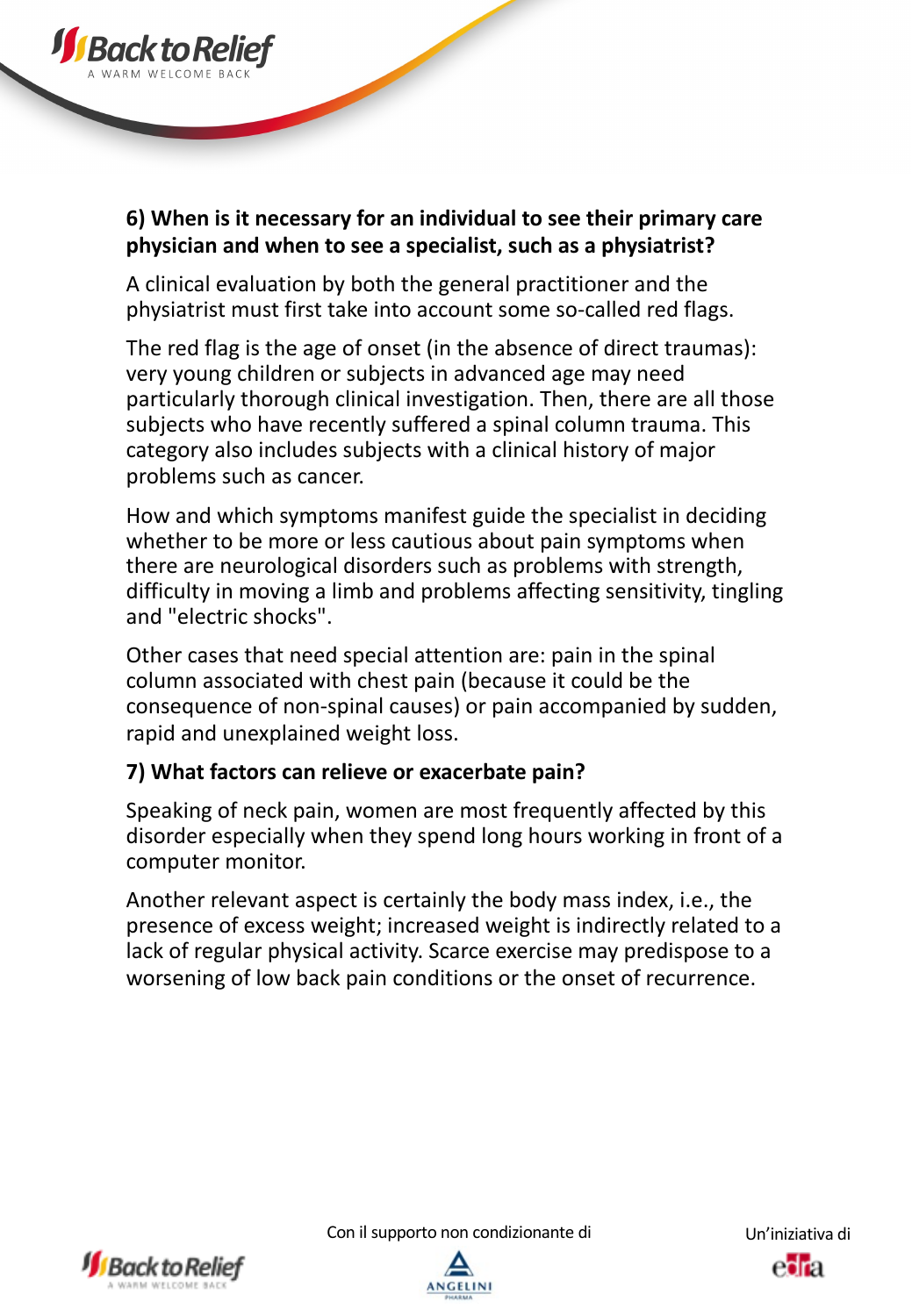

We also know that work factors related to workplace ergonomics can lead to the onset, worsening, or persistence of a musculoskeletal problem, particularly in the spinal column, for example: workstations that force the rotation of the head, an incorrectly positioned screen, altered lighting of the room or the incorrect posture that a worker usually has in carrying out his or her work. In general, work is very often of central importance.

Then we have the whole issue of the psychological and social factors related to the state of anxiety and stress and also to the acceptance of the work activity itself and the perception of pain. All of these factors predispose to the onset of low back pain and can clearly affect whether recurrence occurs.

There are some precautions that can be followed daily during work for the prevention of these problems: avoid keeping the same posture for a long time, especially if incorrect, choose an ergonomic position in front of the video terminal, with characteristics of the seat, screen, or desk or the position in which one rests the upper limbs to allow avoiding muscular and tendon overloads. Let's think, for example, of the desk or chair: they should be adjustable in height for example, always ensuring proper positioning of the feet on the ground; alternatively, one can use a support for the feet so that the lower limbs form an angle of 90 degrees, the back should always be kept leaning against the backrest properly erect, thus avoiding slipping on the workstation or curving on the desk because this can lead to muscle overloads at the level of the spinal column.

Also the position of the arms is to be controlled: working with the keyboard or the mouse, the arms very often can suffer problems such as tendon problems in the shoulder. The forearms should be kept horizontal on the desk, parallel to the work surface and it is important and useful in some cases - especially when suffering from mild pain in the wrist extensor muscles - to choose an ergonomic mouse or a wrist rest near the mouse. This avoids overloading all the muscles of the upper limb while using the keyboard and mouse.



Con il supporto non condizionante di Un'iniziativa di

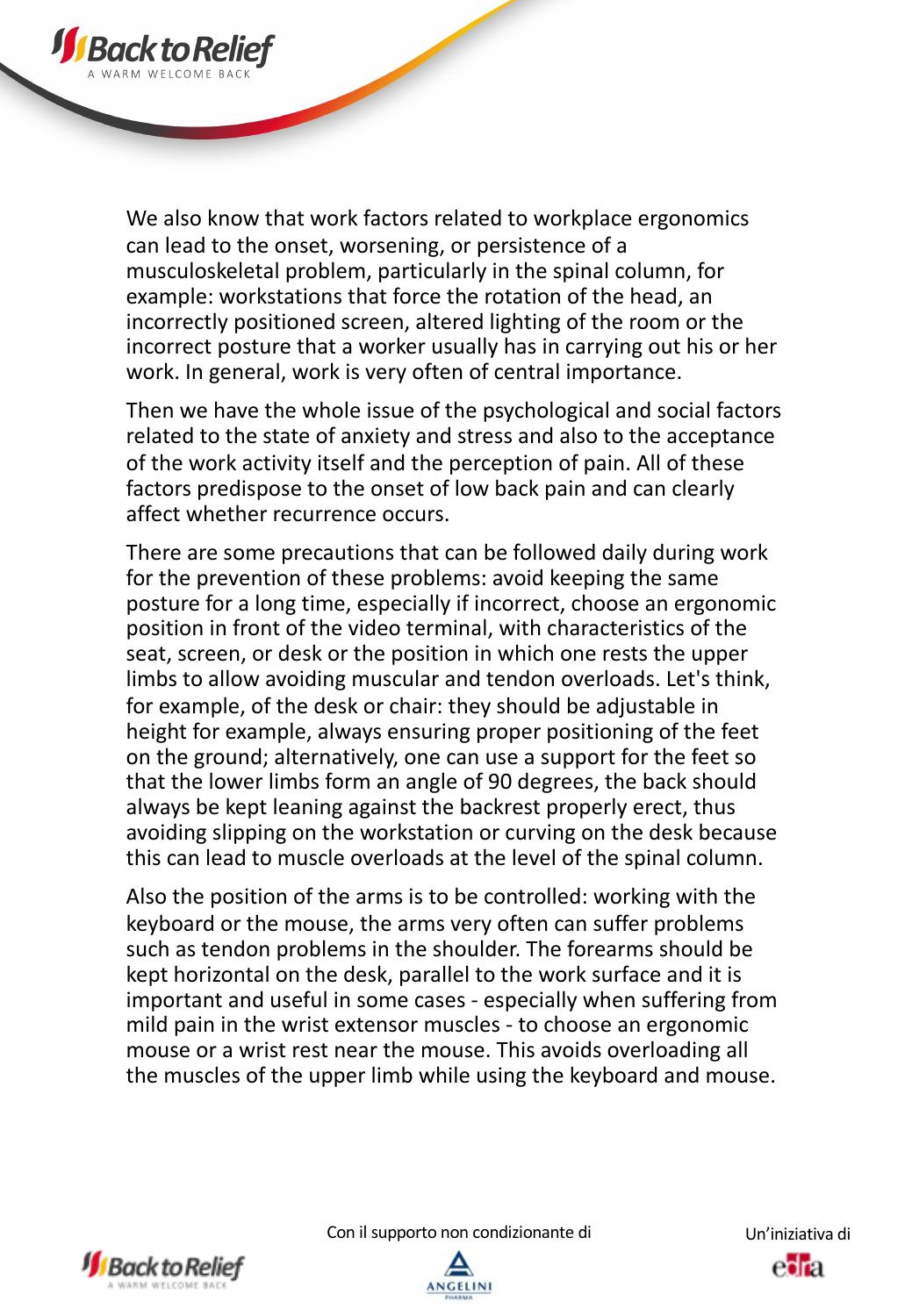

Obviously, the position of the cervical spine plays a fundamental role in the possible onset of neck pain: the position of the screen must be frontal and not lateral with respect to the posture. This is because forcing a worker to keep a rotated head position can expose the trapezius muscles in particular to be stably contracted and thus develop spasms and facial syndromes. In addition, it is always important to stay active, keep moving, and avoid standing still for a long time in the same position. After an episode of acute low back pain, rest is recommended for a short period of 1-2 days maximum, but should not be encouraged for longer periods because it would favour the chronicity of the symptoms and make it even more difficult to return to the activities of daily life.

Therefore, we should remember to recommend controlled motor activity or at least it should be followed in the early stages to verify that the exercises are done correctly, avoiding bed rest and protection of the lumbar spine. The patient must understand how to move correctly by relying on the work of physical therapists to learn how to move and use the spinal column correctly.

Performing movements and exercising correctly instead is the best way to prevent this issue from significantly impacting our daily lives.

#### **8) How is ti possible to intervene to manage and resolve these issues (e.g., pharmacological and non-pharmacological treatments)?**

#### **Specifically, what options are available to treat musculoskeletal pain?**

Significantly, a publication in 2008 reported a "supermarket-type approach" offered to subjects with low back pain or clinicians, thus with the availability on the market of many products to choose from based on individual preferences or on how they are presented. Of course, this cannot be the right way because it does not allow pharmacological) nor especially to go deep into the diagnosis and understand what may be the causes of the back pain.





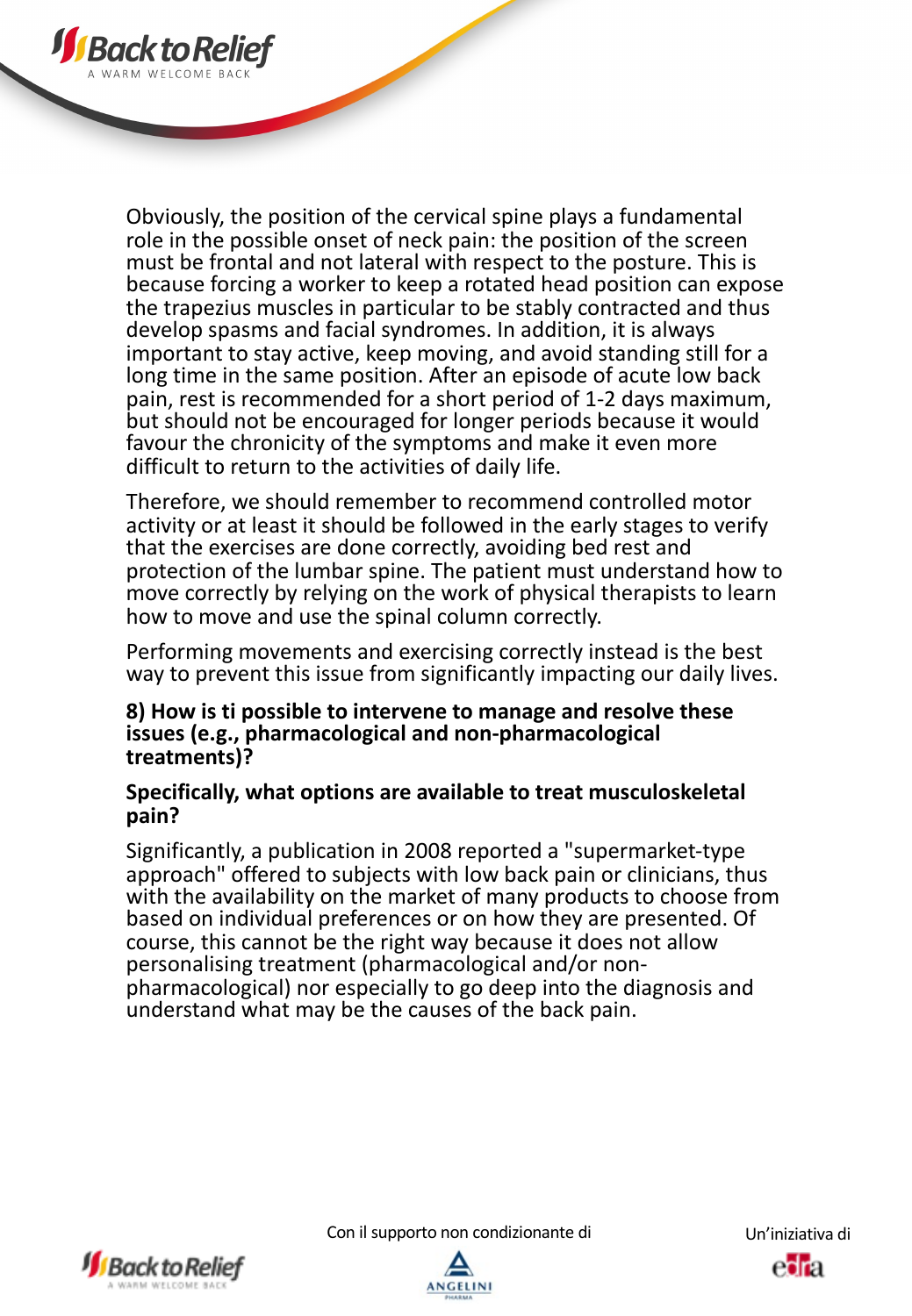

Many international guidelines suggest the use of nonsteroidal antiinflammatory drugs (NSAIDs) because they reduce the inflammatory state reported at that moment by a patient, especially in acute phases. This certainly is an appropriate therapy just for acute conditions, when inflammatory issues occur suddenly.

However, it is not always the only or best treatment to pursue. In some cases, for example, a clinician needs to manage somatic muscle pain resulting not so much from an acute inflammatory state, but from a prolonged state of muscle contracture.

In these cases, NSAIDs are less effective than analgesics designed to treat pain. A multimodal approach that resolves the inflammation as well as the state of contracture protracted over time.

Medications with a relaxing or antidepressant function may also play a role. This is because psychological and social aspects, state of anxiety, and mood can significantly impact especially the state of contracture of the muscles. In some cases, especially when there is a state of chronicisation of pain symptoms, it is possible to resort to different classes of drugs, up to treatment with opioids. Let us not forget the therapeutic opportunity represented by nutraceuticals especially in maintenance conditions of low back pain. Some molecules that are not necessarily pharmacological can provide significant support by preventing the flare-up of low back pain.

In addition to all possible pharmacological treatments, we also have many non-pharmacological approaches that we should consider and propose on a regular basis to resolve the symptoms. Certainly in a multimodal approach to the patient, therapeutic exercise must play a key role. Physical therapy is recommended by all major guidelines dealing with low back pain and should therefore be proposed as an alternative to or in association with pharmacological therapies or as a means to complement these.



Con il supporto non condizionante di Un'iniziativa di



esta